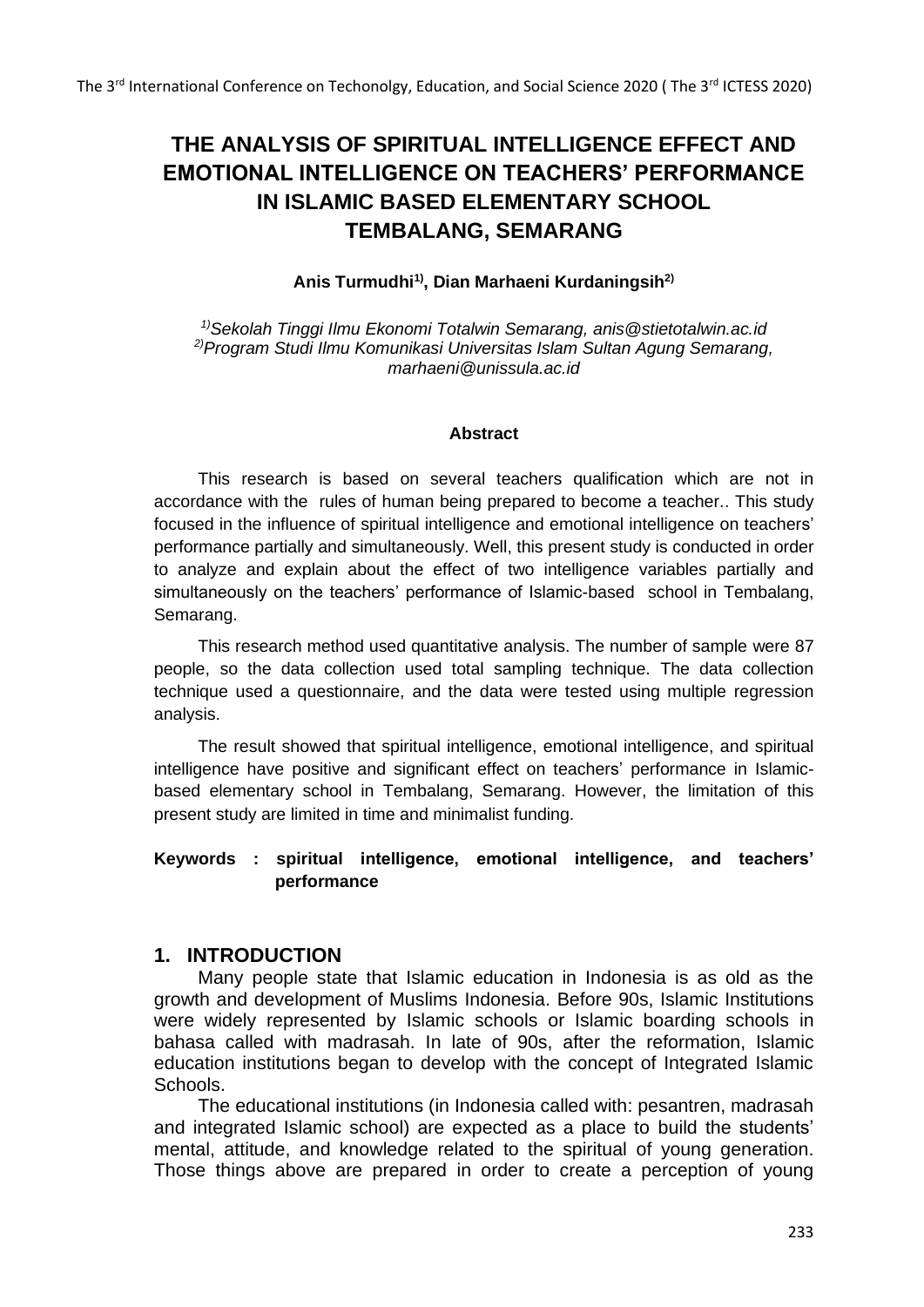generation in Indonesia to know, learn, understand, also apply for what they had been doing in Islamic school. Moreover, the young generation of Indonesia should have an action to make their country better than before. This is not only for Islamic students, but also to the students in every level of private or state education sector.

However, as the substance of Islamic educational institutions above have got the strategic role as a self-calling to the Islamic teacher called Kyai, Ustadz (male Islamic teacher), and Ustadzah (female Islamic teacher). The teachers in Islamic school have a point of view that every lesson they gave in Islamic school is not money oriented. They thought by their teachers that giving knowledge or such kind of kindness is just for Allah SWT, not for money, social levels, or something like that. In addition, Al-Ghozali stated that the way to be closer to Allah is only doing for kindness, not from money, positions, and another social status (Ihsan :2008).

Integrated Islamic School has been developing in the end of the reformation '90s and now this school model is like an alternative solving of moeslem society or moeslem parents around the world. They have been looking for an Islamic school which has moeslem sides in the mission and vision of school in order to avoid negative impact in the globalization era. Moreover, moeslem parents also want to create their children to be a student who has spiritual side such as *kauniyah, qauliyah, fikriyah, ruhiyah,* and *jasadiyyah*. Then, in the side of intellectual, their children will also have global knowledge in order to create a mindset that they have to make their nation be proud of them. Well then, the integrated Islamic school is aimed to create students who have Intellectual Intelligence (Intelligence Quotient/IQ), Emotional Quotient (EQ) and Spiritual Quotient (SQ) and good work skills (ihsan). In realizing the goal, between ustadz or teacher and students must have those 3 (three) intelligence above, then the ustadz or teacher must also have these that intelligence above. In addition, the transfer knowledge between both of them are easy to convey in teaching and learning activity.

Based on The Law of the Republic of Indonesia Number 14, in the year 2005 about teachers and lecturers, "Teachers are professional educators with the main task of educating, teaching, guiding, directing, training, assessing and evaluating learners, on early childhood education, formal education pathways, basic education, and secondary education". Teachers are the most important component of implementing education to develop student resources. According to Ho Chi Minh (t.t.) in Surya (2013), without teachers, there will be no education, and if the education does not exist then there is no economic and social development.

In the other hand, teachers who have no educational background in teaching and learning activity, they might do not understand in psycho education of the learners. The impact of a that case, those kinds of teachers above will never fully understand in controlling student who has need a special treatment (indiscipline) from the teacher. Another effect will happen in the teaching and learning situation like that student will obey to the rules that made by teachers and there is imperfect in transferring knowledge from teacher to student or vice versa. Based on the case above, it is related to the emotional intelligence variable, especially in the side of self-control dimension which has indicator in understanding for learners' feeling. In another dimension, there is dimension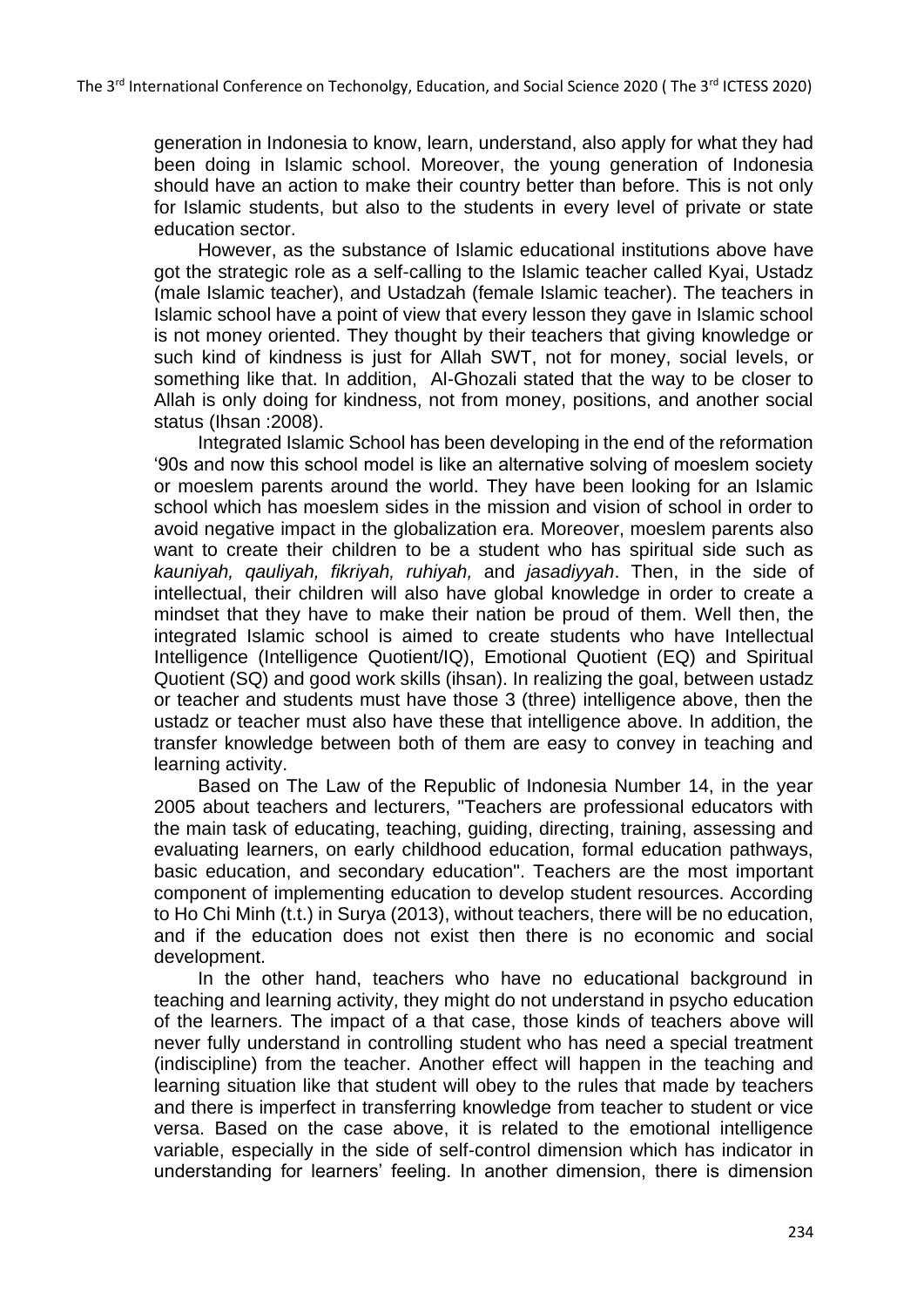which is called with empathy dimension that relates to the skills of teacher in handling learners' emotions.

Meanwhile, the problems that arise in the variables of spiritual intelligence, there are still many teachers who work only based on the origin of flow and there is no vision of understanding the purpose of life. In transferring knowledge to students, sometimes teachers still impose the will as the teacher wishes. Teachers are still less able in adjusting to students' circumstances and abilities. This phenomenon is a problem in the variables of spiritual intelligence, especially in the dimension of ability to have a vision and be flexible in teaching and learning process.

There are few teachers lose their lives as educators. The spirit of thoroughness as an educator began to diminish and even fade. Well, the teacher's motto is "digugu and ditiru" has begun to disappear among the community. Similarly, there are still many teachers who are less upgraded as educators with a lack of following the development of science and technology. However, in the learning process does not follow the development of globalization properly. In addition, the fact that teachers are currently only oriented towards grades in the form of result or certificates is not oriented to student's work. That case above is related to Masaong (2012), that the teacher assessment system to students has not been oriented towards authentic assessment (student performance).

Those example of cases above are linked to teachers' performance variable that the teacher is still lacking in fulfilling their competency. Especially in the dimension of pedagogical competence with indicators of the ability is to utilize for information and communication technology as the benefit of learning process. As well as in the dimension of personality competence with indicators of the teacher's ability in order to present himself as someone who can be an example for students and society.

In realizing the national education objectives required teachers (teachers) who can perform their duties and obligations in accordance with the Law of the Republic of Indonesia No.20 of 2003. Then, it stated that education providers in Indonesia is a national education system systematically regulated national education serves to develop the ability and form of dignified character and civilization of the nation. That law is aimed to educate the life of the nation, also for the development of potential learners to become human beings who believe and fear to God.

Based on the teachers' problem above in the field of education as mandated by Law, all of those things have been described in the background above. However, it is necessary to have a study in the form of research for teachers, especially for islamic-based elementary teachers in Semarang. In addition, the background and problem mentioned above, it can be formulated as research questions below:

- a. How does spiritual intelligence affect the performance of Islamic-based elementary school teachers in Tembalang Semarang?
- b. How does emotional intelligence affect the performance of Islamic-based elementary school teachers in Tembalang Semarang?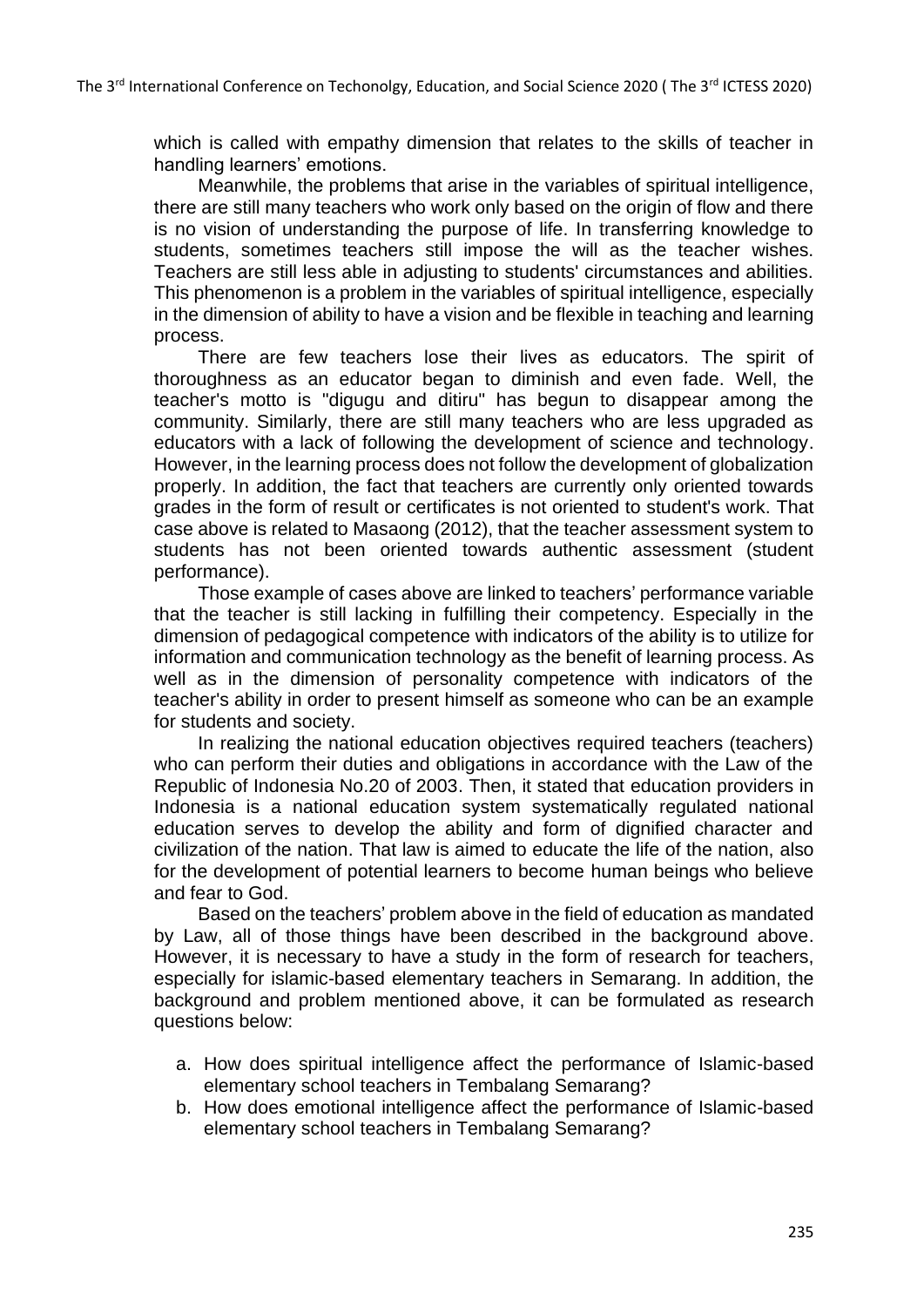c. How do spiritual intelligence and emotional intelligence influence together on the performance of Islamic-based elementary school teachers in Tembalang Semarang?

# **2. THEORETICAL FRAMEWORK**

### **2.1 Spiritual Intelligence**

Zohar and Marshall stated that spiritual intelligence is the innate internal ability of the human brain and soul which has the deepest source as the core of universe itself. Then, it allows human brain to think and find out the problem solving (Zohar and Marshall in Bowo: 2009).

The dimensions of people who have spiritual intelligence based on the theory of Zohar and Marshall and Sinetar as below: (Bowo : 2009)

a. Have Self Awareness

There the deepest level of awareness as the way to be aware in every situations and provide for respond.

b. Having a Vision

Having an understanding about the destiny of life and have a quality of life inspired by vision and values.

c. Be Flexible

People are able to adjust spontaneously and actively to achieve the results. Moreover, they should have a pragmatic view (as per usability), and efficient about reality.

d. Holistic View Seeing

Their selves and others are interconnected and can see the connection between things. However, it can be seen in bigger of life so that it can face and exploit, also go beyond misery and pain, and see it as a vision and look for meaning about it.

e. Making Change

Making a change is to open in distinctive thing and proofing the easiest way to against conventions and status quo also having a freedom of life.

- f. Source of Inspiration That term referts to be a source of inspiration to the others and produce some fresh ideas.
- g. Self-Reflection Has a tendency about fundamental and basic of life.

### **2.2 Emotional Intelligence**

Emotion is one of a trilogy of mental cognitions, emotions and motivations.While emotion comes from the Latin word *movere* which means "move". It means that the tendency to act is pure in emotion. Goleman defines emotion with every activity of upheaval of thoughts, feelings, and passions as well as every great and overflowing mental state (Goleman in Efendi : 2008).

Emotional intelligence has the following components such as: (Goleman in Efendi: 2008)

a. Self awareness

The component of self-awareness just like teachers who know about their selves, observe about their selves, and recognize about heir selves to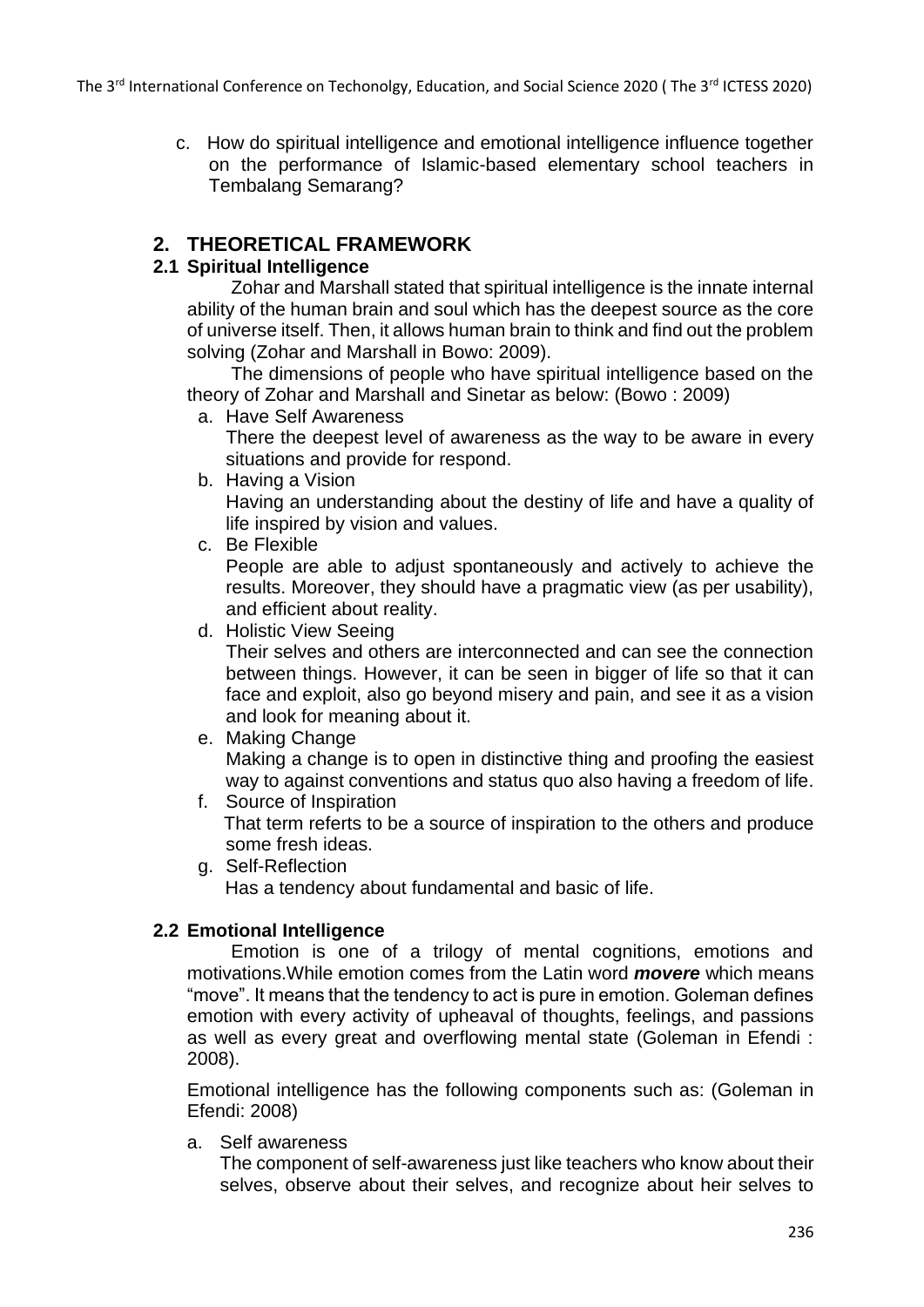the environment also to God. In addition, they have to recognize about the relationship between ideas, feelings, and reactions.

2. Self-Control

This component is like a self-handling that aimed to get the meaning of life. Thus, this compenent scoped two aspects such as:

- 1) Teachers are able to understand about their students' feeling or vice versa implicitly or explicitly.
- 2) Teachers are able to handle anxiety, angry and sad feeling, responsibility based on their decision and action, also to the unison.

These components are depend on the components of self-awareness. Then, teachers who have a good self-awareness in their teaching and learning activity, they can face every problems easily as fast as they can.

3. Empathy / social awareness

Empathy is an ability that relies on emotional self-awareness and in social skill. Teachers who have good empathy will able to be sensitive to hidden social things, but hint at what others need or demand on or it comes to social skills or building relationships with others. Goleman stated that skill is to manage other people's emotions. These skills support to the popularity, leadership, and success among individually. A good teacher in this skill will success in his performance, especially for those who rely on a smooth association with the others.

4. Self Motivation

The motivational component concerns on several aspects. Here, teachers are able to motivate themselves and others. Organizing emotions as a tool to achieve goals is very important in relation to paying attention, to motivate their selves, and to master their selves, and to create for creative thing. Emotional self-control that refrains from complacency and controlling impulses as the cornerstone of success in many areas. This means that it is no exception with the field of education about their school. If the teacher is able to adjust, it will be possible to realize high performance in one field. Thus, teachers who have these skills tend to be much more productive and efficient in whatever they do.

#### **2.3 Teachers Performance**

Performance is the implementation of tasks at a certain time and as a process to achieve the results of work (Westra in Susanto: 2013). Performance according to the Ministry of National Education, is an employee's performance that related to performance, results and achievements shown at a certain time (Susanto: 2013). The goal is to meet the employee's work that contribute to the organization's goals. Teacher performance is the ability and effort of teachers to carry out learning tasks as possible as can in the planning of teaching programs, implementation of learning activities, and evaluation of learning outcomes (Permendiknas No.41, 2007). Based on the Regulation of the Minister of Education Number 41 year 2007, on standards process for primary and secondary education level. Article 1 Paragraph (1) states that: The standard process for primary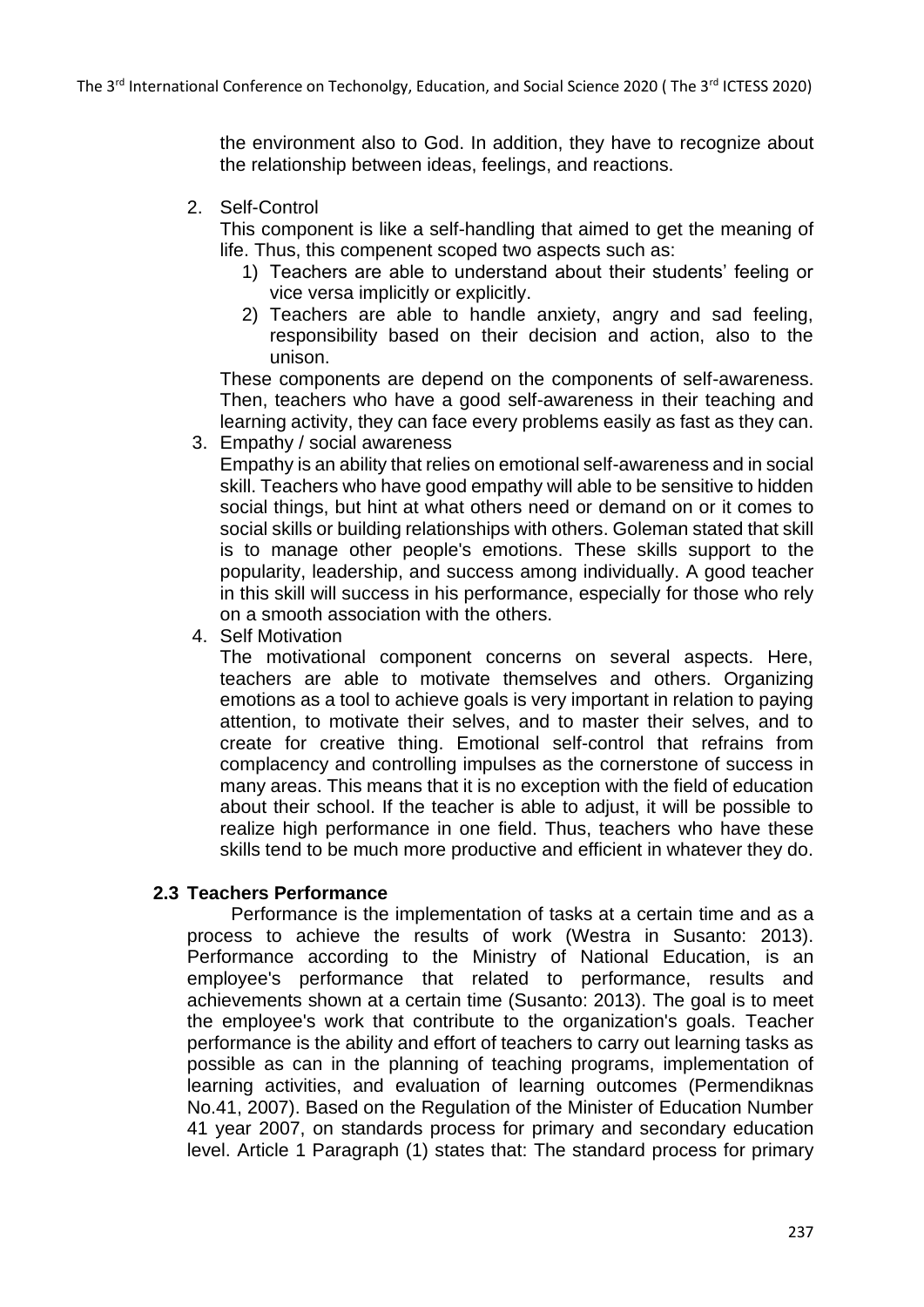and secondary level includes lesson plan, implementation, assessment, and supervision.

Based on the theory above, it can be arranged as a theoretical framework below:



# **3. RESEARCH METHOD**

#### **3.1.Population and Sample**

The population here were the teacher in Islamic-based elementary school Tembalang, Semarang. There were 87 teachers as sample in this present study. Moreover, to obtain the data, the researchers employed 2 roles of instruments data namely interview and questionnaires. The primary data in this study was respondents' answer based on the questionnaire given by researchers. Meanwhile, the supporting data listed in the form such as teacher age, gender, group, length of work in Islamic-based elementary school in Tembalang, Semarang.

#### **3.2.Validity Testing**

This test employed *Kaiser-Meyer-Olkin, Measure of Sampling Adequacy* (KMO-MSA). Then, the indicator will be valid if the value of KMO  $\geq$  0.5. Next, the other indicators can be used for further analysis.

#### **3.3.Realibility Testing**

The instruments used in this present study were coefficient alpha Cronbach with the provision: if coefficient alpha Cronbach > 0.7. Accordingly, the variable / construct used is declared reliable (Ghozali: 2016)

#### **3.4.Model Testing**

#### **3.4.1 Multiple Regression Analysis**

Regression analysis is measuring the strength and shows the direction of leverage between independent variable to dependent variable (Ghozali : 2016).

The pattern of equation is: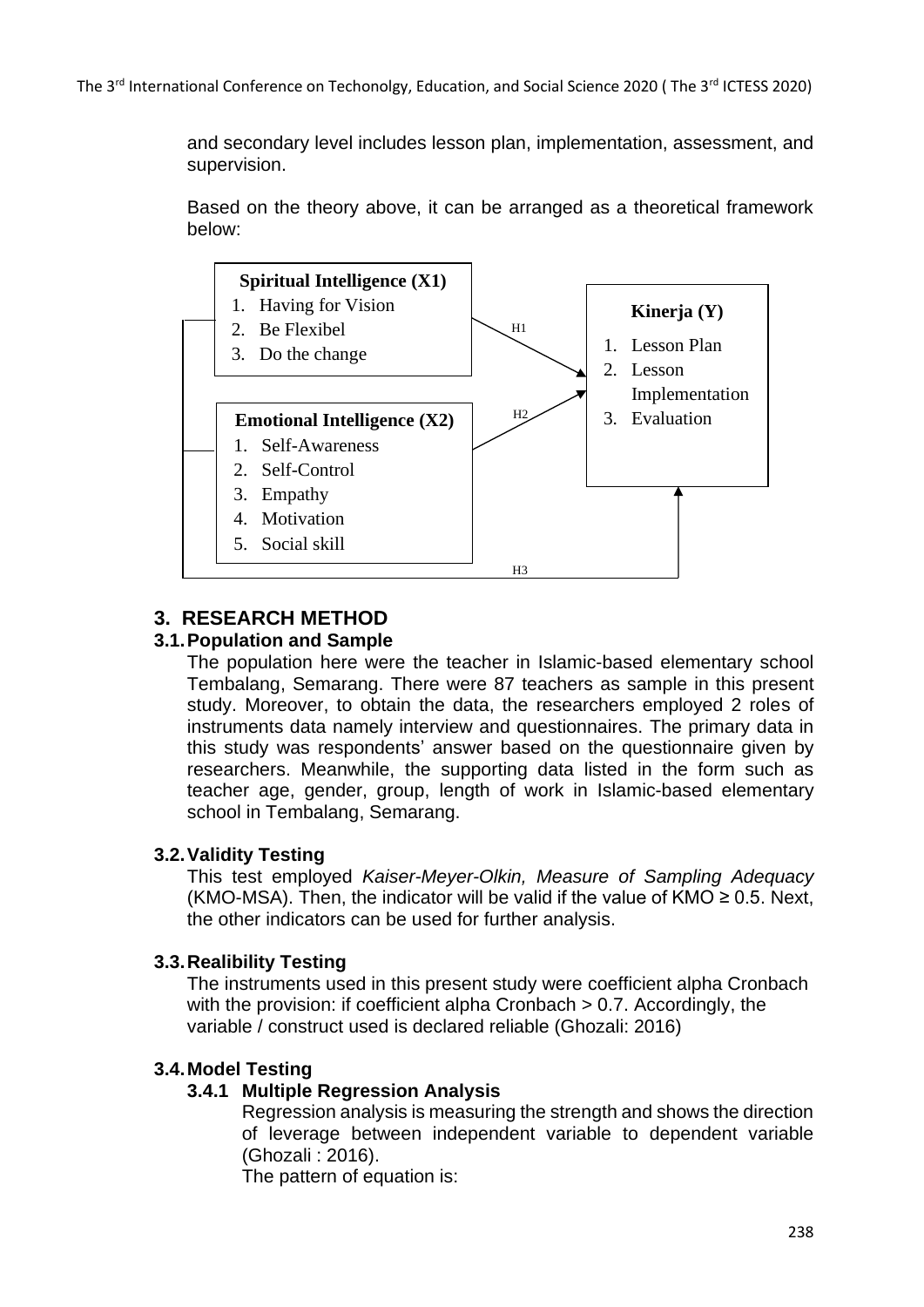$Y = a + β<sub>1</sub>X<sub>1</sub> + β<sub>2</sub>X<sub>2</sub> + e$ 

- $Y = Teacher Performance$
- $a =$ Konstanta
- $\beta_{1-2}$  = coefficient of independent variable regression
- $X_1, X_2,$  = Spiritual Intelligence and Emotional Intelligence
- e = *Standart error*

### **3.4.2 T Testing**

The t (partial test) testing is used to determine whether in the regression model, the partially independent variables (each variable) have a significant effect on dependent variables or not. This t test is required as follows:

- Ho = received if probability significancy  $\geq 0.05$
- Ha = received if probability significancy < 0.05

### **3.4.3 F Testing**

This test has conducted using Analysis of Variance (ANOVA). The Test formula will be stated as follows:

- Ho :  $b1$ ,  $b2$ , = 0, means that independent variables simultaneously have no significant effect on dependent variables.
- Ha : b1, b2, > 0, means that independent variables simultaneously positive and significant on dependent variable.

Based on the formulation above, the alpha level is 5%. Well, the conclusion that can be taken is: if the probability significance is < 0.05 then, Ha is accepted and Ho is rejected or vice versa, this means that there is a significant influence between independent variable to dependent variable.

### **3.4.4 Coefficient Determination Testing**

The coefficient of determination is to measure how far the model is capable in explaining independent variable variety to dependent variable. A small number on coefficient of determination means that the ability of independent variable to explain variety of dependent variable is very limited. A value approached to the one means that independent variable provide almost all the information is needed to predict on variety of dependent variable (Gozali : 2016).

### **3.4.5 Hypothesis Testing**

This test is done in order to determine about the effect on independent variable individually / partially to dependent variable. The test is done using t test and it is aimed to obtain the impact of independent variable individually / partial on dependent variable. This test was using t testing.

### **4 RESULT AND DISCUSSION**

**4.1.Validity Testing**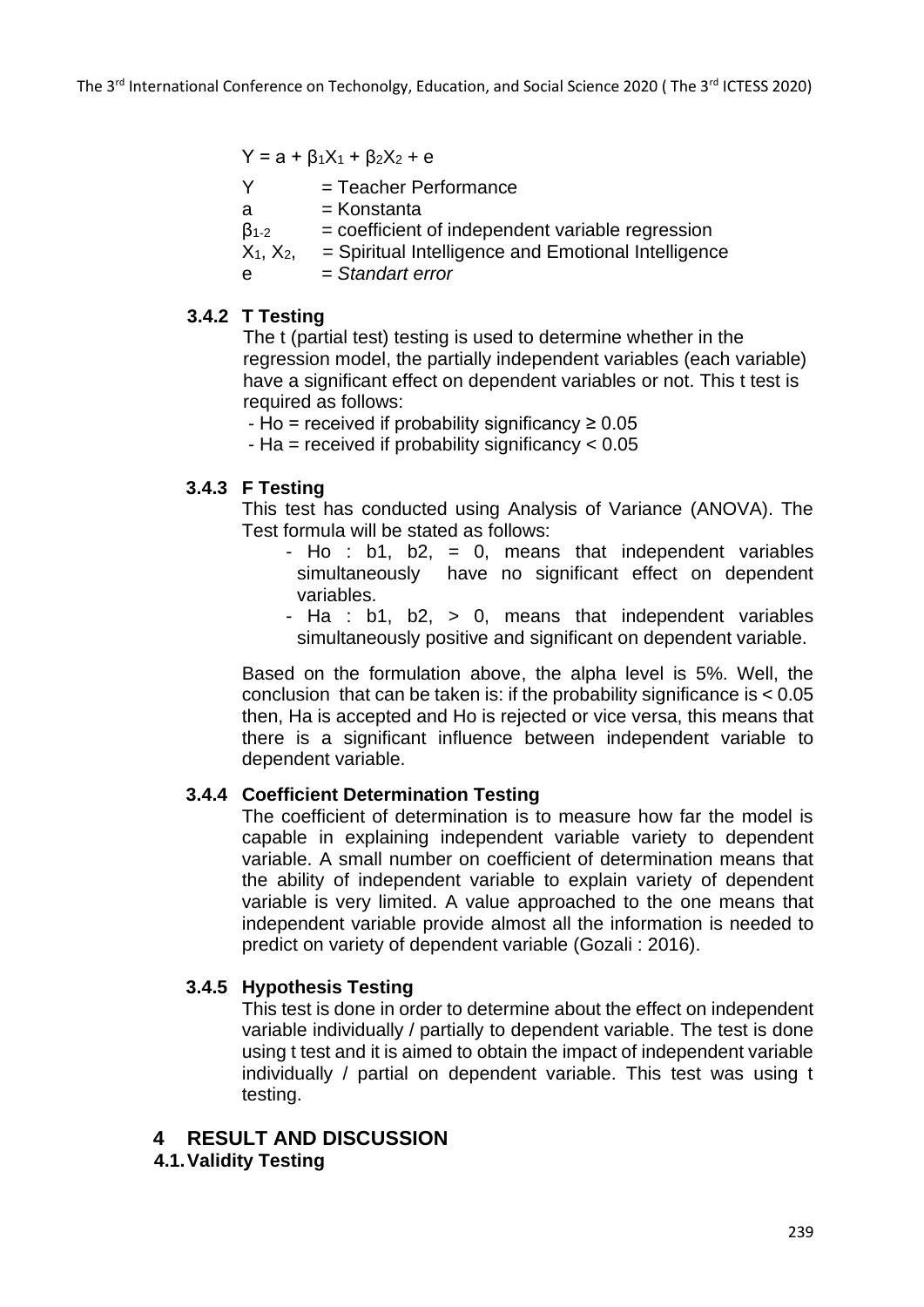The sample can be to sufficient when the Kaiser-Mayor-Olkin (KMO) coefficient is greater than 0.5; and the indicator can be valid if the component of matrix coefficient is greater than 0.4. This present study has met these requirements. While the validity test indicators in this study contained in the variables of spiritual intelligence, emotional intelligence and teacher performance have a matrix coefficient greater than 0.4. The results of this test can be described that all indicators contained in each of these variables are valid.

### **4.2.Realibility Testing**

#### **Testing of Realibility and Indicator**

| N <sub>0</sub> | <b>Coefficient Alpha Cronbach</b>      | <b>Result</b> | <b>Note</b> |
|----------------|----------------------------------------|---------------|-------------|
|                | Spiritual Intelligence Variable        | 0,953         | Reliable    |
|                | <b>Emotional Intelligence Variable</b> | 0,907         | Reliable    |
|                | Teacher Performance Variable           | 0.917         | Reliable    |

Based on the result above, it can be shown that the result of Alpha Cronbach about spiritual intelligence variable, emotional intelligence variable, and Teacher Performance Variable is  $\geq 0.7$ . This result can be described that the research sample is reliable.

### **4.3.Multiple Regression Analysis**

The result of analysis obtained that the regression of spiritual intelligence variables is (β1) of 0.424; The variable regression coefficient of emotional intelligence (β2) is 0.219; and the multiple regression equations are:

Y = 
$$
a + \beta_1 X_1 + \beta_2 X_2 + e
$$

 $= 1,240 + 0,433$  X<sub>1</sub> + 0,235 X<sub>2</sub>

It can be explained that

- a. Variable spiritual intelligence has a positive effect on the performance of Islamic-based elementary school teachers in Tembalang, Semarang
- b. Variable emotional intelligence has a positive effect on the performance of Islamic-based elementary school teachers in Tembalang, Semarang.

# **4.4.F Testing**

| <b>ANOVA</b> b |            |                |    |             |        |       |  |  |  |  |
|----------------|------------|----------------|----|-------------|--------|-------|--|--|--|--|
| Model          |            | Sum of Squares | df | Mean Square |        | Sig.  |  |  |  |  |
|                | Regression | 7.749          | ົ  | 3.875       | 23.483 | .000a |  |  |  |  |
|                | Residual   | 13.860         | 84 | .165        |        |       |  |  |  |  |
|                | Total      | 21.609         | 86 |             |        |       |  |  |  |  |

a. Predictors: (Constant), Kec\_Emosional, Kec\_Spiritual

b. Dependent Variable: Kinerja\_Guru

The regression equation has calculated as  $F > F$  table (23.483 > 3.10) and an  $F \leq$  of 0.05. The result can be described that spiritual intelligence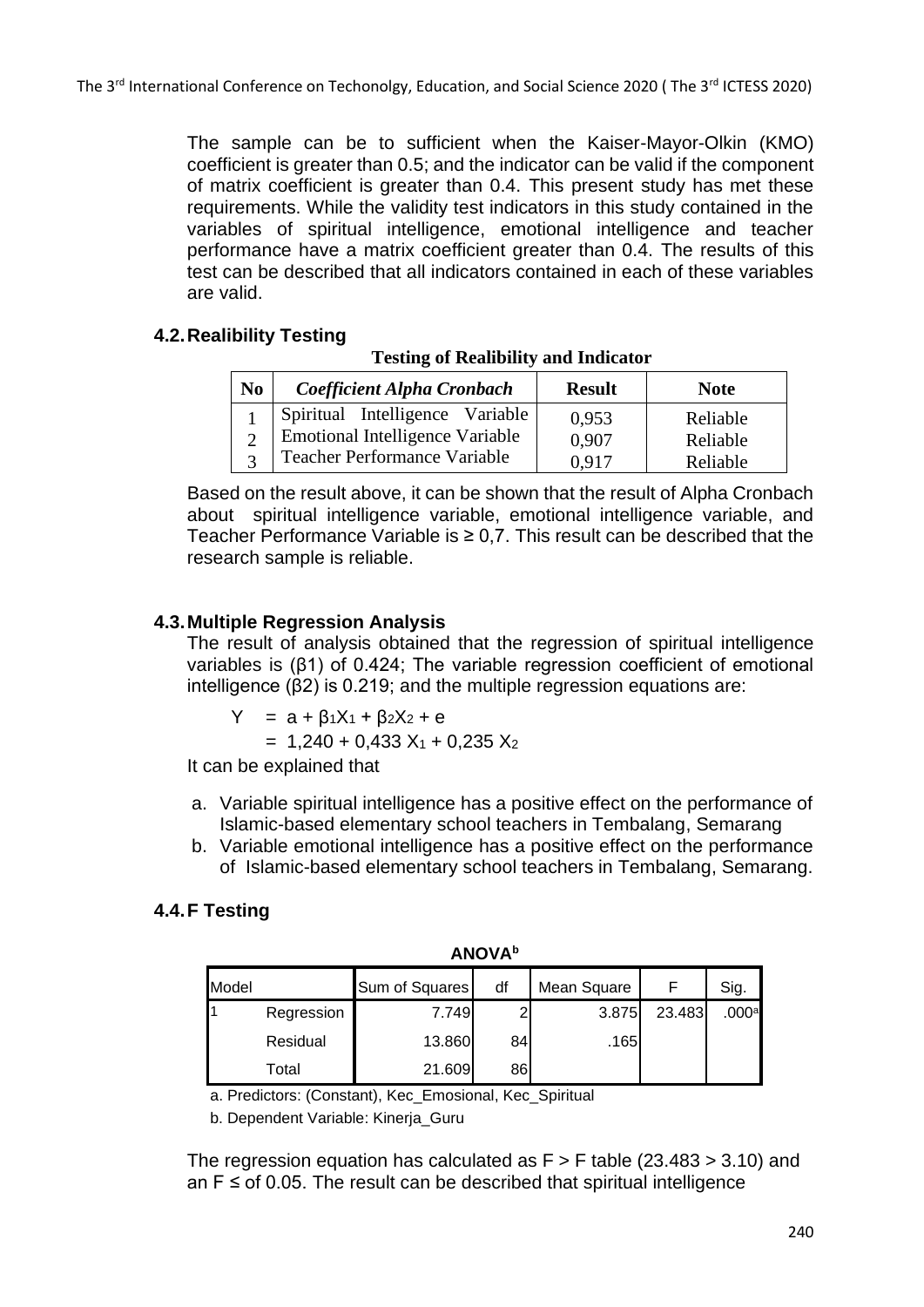variable and emotional intelligence variable are affected to the performance of Islamic-based elementary school teachers in Tembalang, Semarang.

### **4.5.Coefficient Determination Testing**

# **Coefficient Determination Testing Summary<sup>b</sup> Model**

|       |       |          | Adjusted R | Std. Error of |
|-------|-------|----------|------------|---------------|
| Model |       | R Square | Square     | the Estimate  |
|       | .599a | .359     | .343       | .406201       |

a. Predictors: (Constant), Kec\_Emosional, Kec\_Spiritual

b. Dependent Variable: Kinerja\_Guru

The regression equation has R square of 0.359. This result can be described that spiritual intelligence and emotional intelligence are jointly able to influence the variation of variable changes in teachers' performance of Islamic-based elementary school teachers in Tembalang, Semarang is up to 35.9%. The remaining 64.1% of teacher performance in Islamic-based primary school was influenced by the other variables that not included in the study.

#### **4.6.Hypothesis Testing**

Hypothesis testing in this study has finished by t test. However, if significance of T is less than 5%, then independent variable will partially positive and has significant effect on dependent variable. Based on processing data above, the data is obtained as result:

- a. The significance of t spiritual intelligence variable on teacher performance is 0.000. That figure is less than 0.05. Then it can be described that the hypothesis is accepted. This means that spiritual intelligence variable has positive and significant effect on teacher performance of Islamic-based elementary school teachers in Tembalang, Semarang.
- b. The significance of t emotional intelligence variable on teacher performance is 0.035. That figure is less than 0.05. Then it can be described that the hypothesis is accepted. This means that emotional intelligence variable has positive and significant effect on teacher performance of Islamic-based elementary school teachers in Tembalang, Semarang.

#### **4.7.Discussion**

Based on the data analysis above, the discussion is stated as:

a. The influence of spiritual intelligence on teacher performance Coefficient of regression on spiritual intelligence variable based on teacher performance is 0.433 by the significance level 0.000. The result shown that spiritual intelligence has positive and significant effect on teacher performance. This means that teachers who can control their spiritual intelligence, they can also control on their teaching and learning performance in school.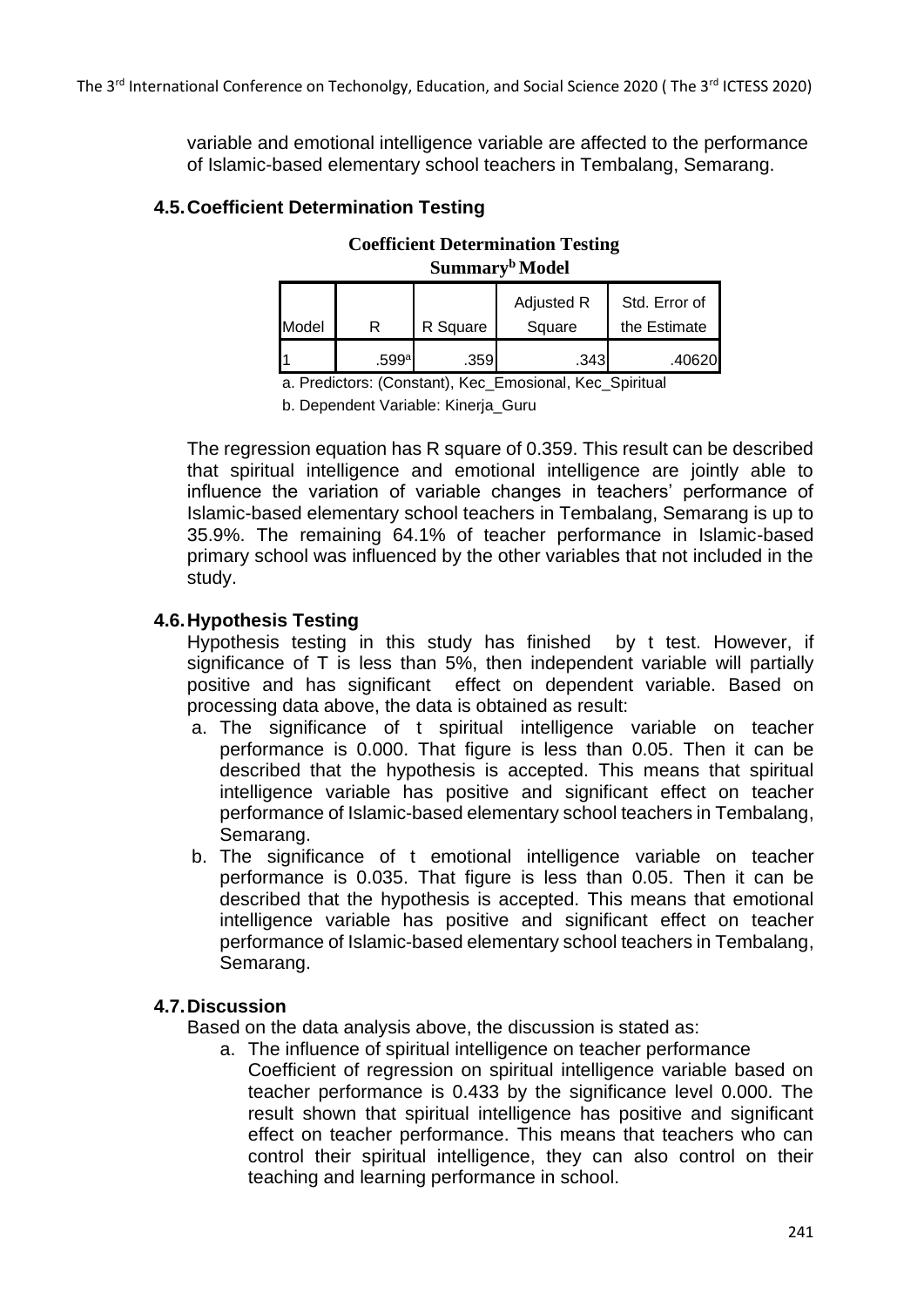- b. The influence of emotional intelligence on teacher performance Coefficient of regression on emotional intelligence variable based on teacher performance is 0.235 by the significance of 0.035. The results shown that emotional intelligence has positive and significant effect on teacher performance. This means that teachers who can control their emotional intelligence, they can also control their teaching and learning performance in school.
- c. The influence of Spiritual Intelligence and Emotional Intelligence On the performance of F test conducted in this study shown that the equation regression has calculated:  $F > F$  table (23.483 > 3.10) and the significance is  $F \leq 0.05$ . That data above can be explained that variables of spiritual intelligence, and emotional intelligence are affected on teacher performance of Islamic-based elementary school teachers in Tembalang, Semarang.

### **5 CONCLUSION AND SUGGESTION**

### **5.1.Conclusion**

Based on the data analysis above, it can be concluded that:

- a. Spiritual intelligence variable is affected on teacher performance of Islamic-based elementary school teachers in Tembalang, Semarang.
- b. Emotional intelligence is affected on teacher performance of Islamicbased elementary school teachers in Tembalang, Semarang.
- c. Spiritual intelligence and emotional intelligence are affected on teacher performance of Islamic-based elementary school teachers in Tembalang, Semarang.

#### **5.2.Suggestion**

- a. The policy-makers must make for regular schedule of religious studies.
- b. Related to emotional intelligence, teachers' motivation towards themselves and teacher's ability to motivate the learners in improving teacher performance. This motivation ability needs to be improved by attending motivational seminars and workshops, especially for teacher. Therefore, the headmaster can always send the teachers to attend the motivational workshops and seminars.
- c. Teachers should give their effort in formed the learners who master on spiritual intelligence and emotional intelligence. Moreover, teachers must give an example first set an example on this intelligence above. By practicing on two intelligences, teacher's performance will automatically improve. Therefore, the researchers suggest to the Department of Education Semarang and the Board of Foundation that can handle this case in order to be able to make the rules on assessment in implementing by these two teachers' intelligence.

### **5.3.Limitation of the Research**

In this study, the researchers have limited time and limitation in finance. However, this study can still be researched more about the other variables that can effect on teachers' performance because both of variables in this study are still 35.9%.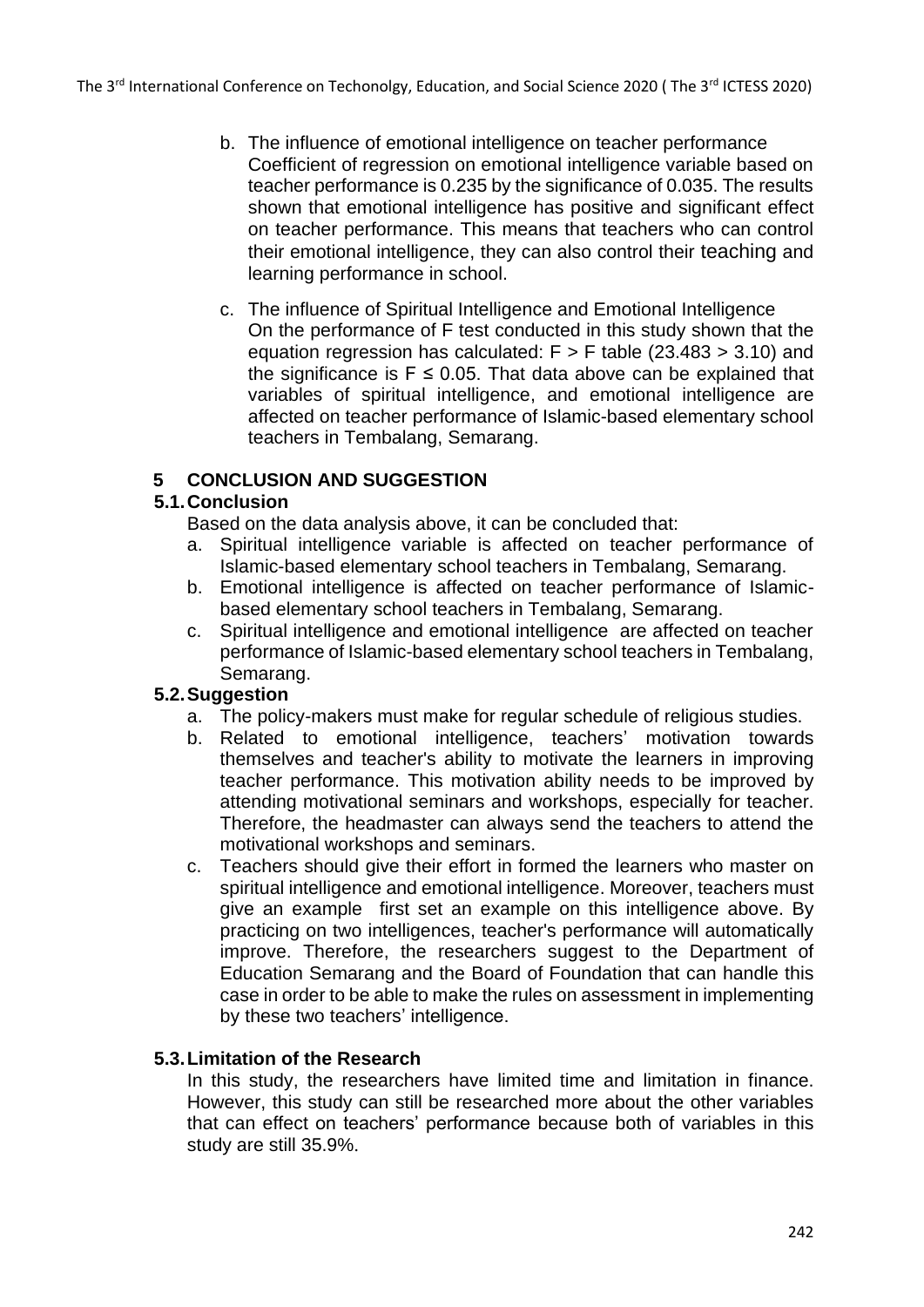The 3<sup>rd</sup> International Conference on Techonolgy, Education, and Social Science 2020 (The 3<sup>rd</sup> ICTESS 2020)

# **REFERENCES**

- Agustian, & Ginanjar (2006). *Rahasia Sukses Membangun Kecerdasan Emosional dan Spiritual The ESQ Way 165 1 Ikhsan Rukun Iman dan 5 Rukun Islam, Cetakanke-33*. Jakarta : Arga Wijaya Persada.
- Arikunto, (2006). *Prosedur penelitian (suatu pendekatan praktek), edisi Revisi VII.* Jakarta : Rineka Cipta.
- Armstrong, M. (2003). *Managing people*. Jakarta : Bhuana Ilmu Populer.
- Azwar, S, Drs, MA. (2008). *Pengantar psikologi intelegensi*, *Cetakan ke-VI.* Yogyakarta, Indonesia : Pustaka Pelajar.
- Efendi, A. (2009). *Revolusi kecerdasan abad 21*. Bandung, Indonesia : Alfabeta.
- Ghozali, I. (2016). *Aplikasi analisis multivariate dengan program SPSS*. Semarang, Indonesia : Universitas Diponegoro.
- Goleman, D. (2000). *Kecerdasan emosi : Mengapa emotional intelligance Lebih tinggi dari pada IQ*. Jakarta : Gramedia Pustaka Utama.
- Hendriani, Susi, dan Garnasih, Raden Lestari. (2013) *Pengaruh kecerdasan intelektual dan kecerdasan emosional terhadap kinerja guru SMA N 8 Pekanbaru*, Riau : Universitas Riau.
- Indrianti, Wahyu, Dra, M.Si, dkk. (2009) *Psikologi pendidikan membantu siswa tumbuh dan berkembang (terjemahan), cetakan ke-VI*. Jakarta : Erlangga.
- Mulyasa, H.E, Prof, Dr, M.Pd. (2013). *Uji kompetensi dan penilaian kinerja guru, Cetakan kedua*. Bandung, Indonesia : Remaja Rosdakarya.
- Paisal & Anggraini, Susi. (2010). *Pengaruh kecerdasan emosional dan kecerdasan spiritual terhadap kinerja karyawan pada LBPP-LIA Palembang*. Palembang, Indonesia : Poleteknik Negeri Sriwijaya.
- Peraturan Menteri Pendidikan Nasional *nomor 16 Tahun 2007. (2007). Tentang Standar Kualifikasi Akademik dan Kompetensi Guru*. Jakarta : Pustaka Karya.
- Purwanto, Edy, Dr, M.Si. (2016). *Metodologi penelitian kuantitatif*. Yogyakarta, Indonesia : Pustaka Pelajar.
- Rahmasari, L. (2015). *Pengaruh kecerdasan intelektual, kecerdasan emosi dan kecerdasan spiritual terhadap kinerja Tulungagung.* Tulungagung, Indonesia : STIKIP PGRI.
- Sholiha, M. dkk. (2017). *Pengaruh kecerdasan emosional dan kecerdasan spiritual terhadap kinerja guru SMP An-Nur Bululawang – Malang*. Malang, Indonesia : Universitas Islam Malang.